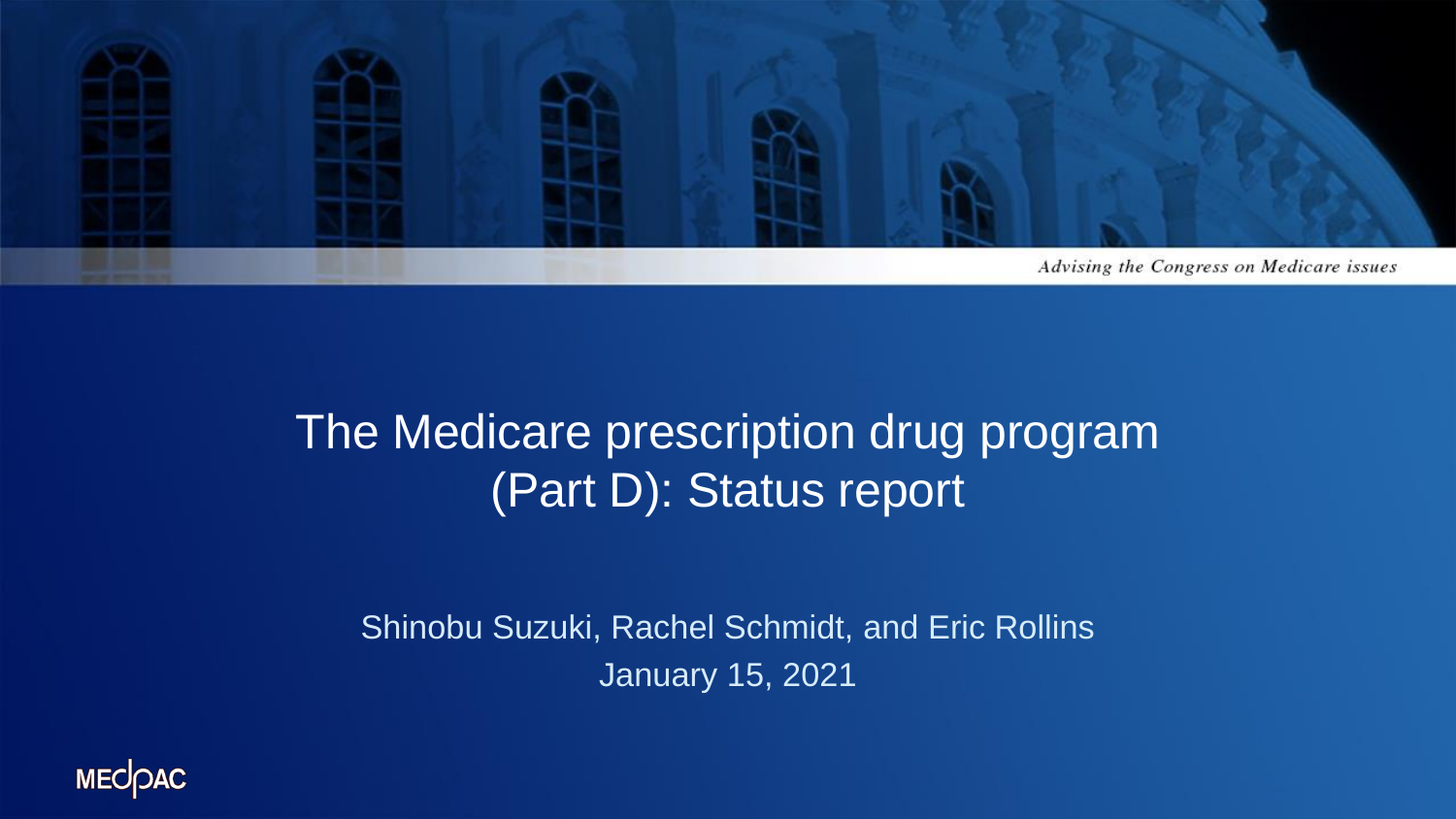

- **Part D's approach and role of manufacturer rebates**
- Effects of COVID-19 on Part D
- Current program snapshot and key trends
- Drug prices and high-cost enrollees
- Commission's 2020 recommendations
- Questions and discussion

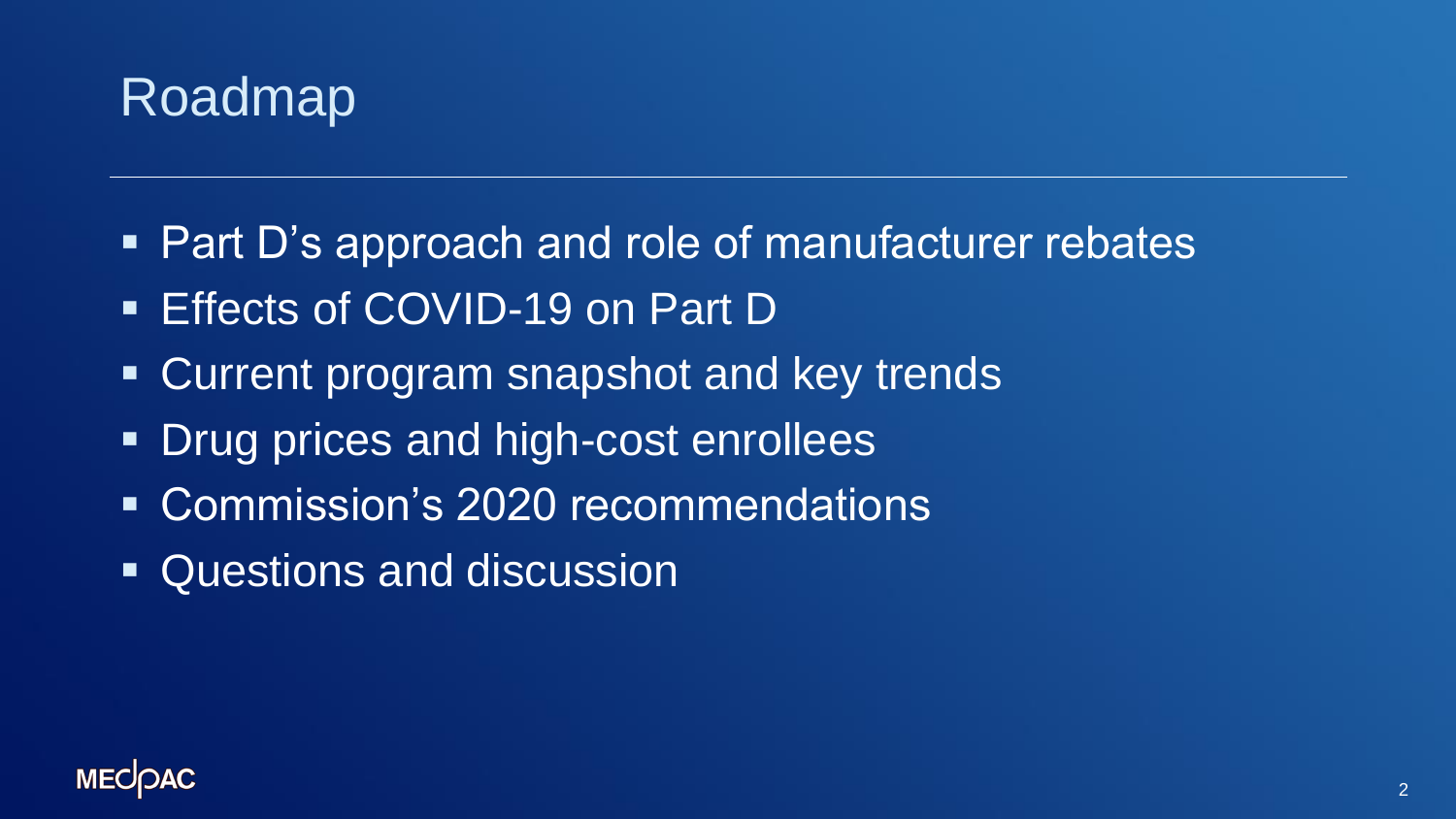#### Part D's goals and approach

- Expand beneficiary access to prescription drug coverage
- Use a market-based approach:
	- Wide choice among competing private plans
	- Program was intended to give plan sponsors tools and financial incentives to manage benefit spending
- Beneficiary protections and low-income subsidy (LIS)
- Medicare subsidies, risk sharing, and late-enrollment penalty to encourage plan participation and broad enrollment

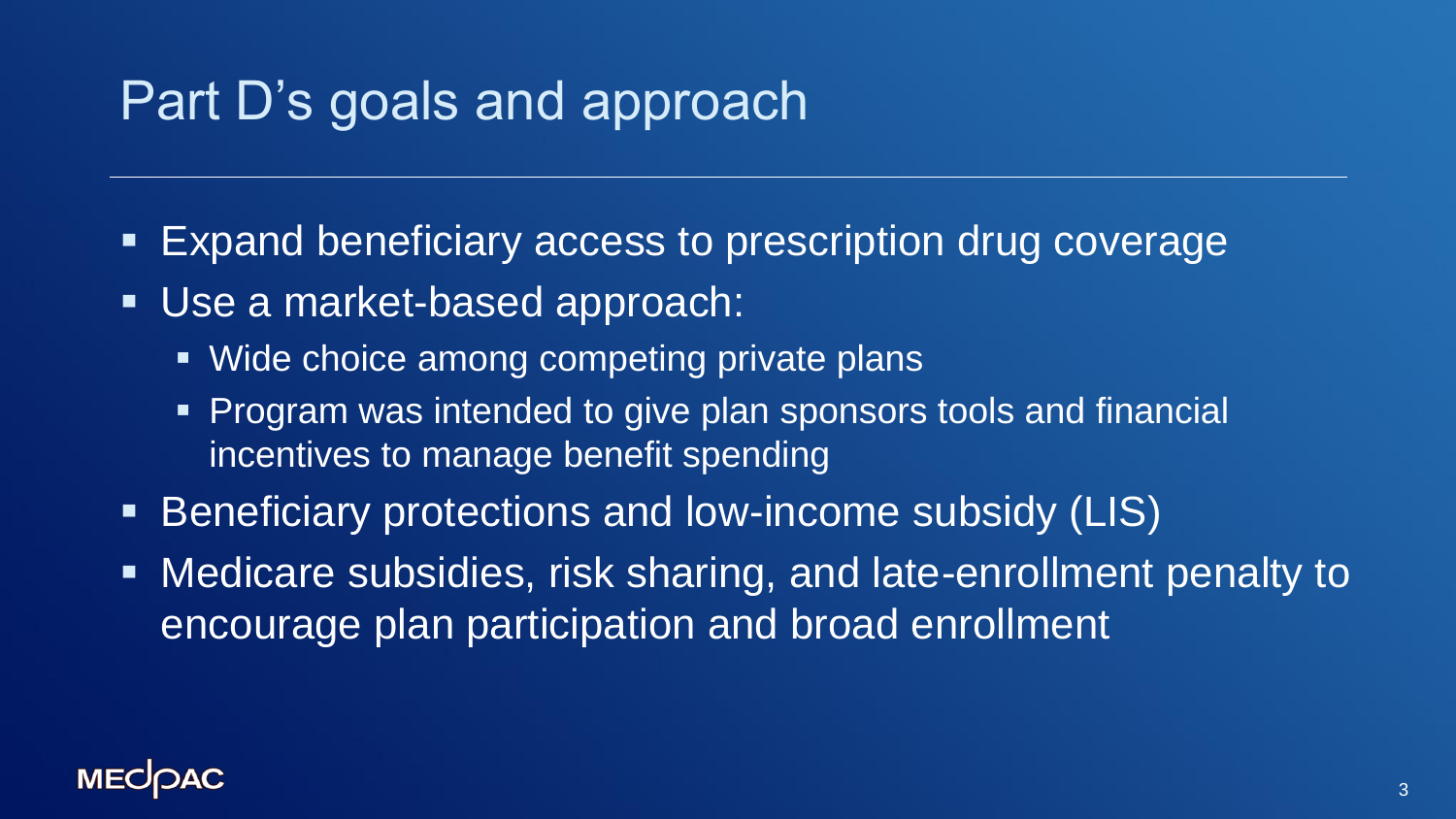### Multiple actors in pharmacy benefits



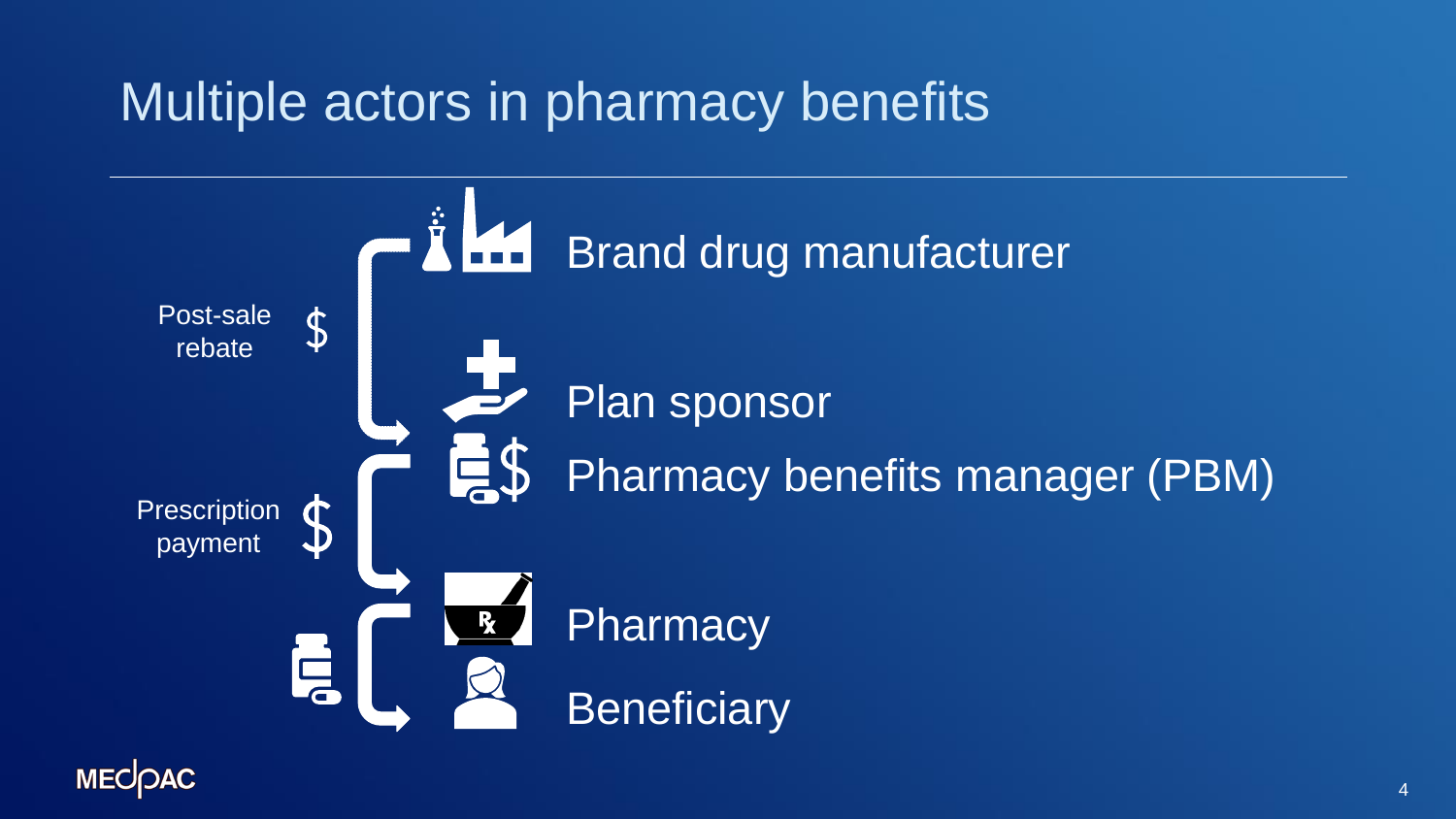#### Plan sponsors' role and drug price negotiations

- Plan sponsors accept insurance risk and own or contract for services of a PBM
- Sponsors and PBMs negotiate with:
	- **EXPENDENT Pharmacies over payments for prescriptions filled, post-sale fees**
	- Pharmaceutical manufacturers for rebates on brand-name drugs
- By law, Secretary may not interfere with negotiations among drug manufacturers, pharmacies, and plan sponsors, require a particular formulary, or institute a price structure

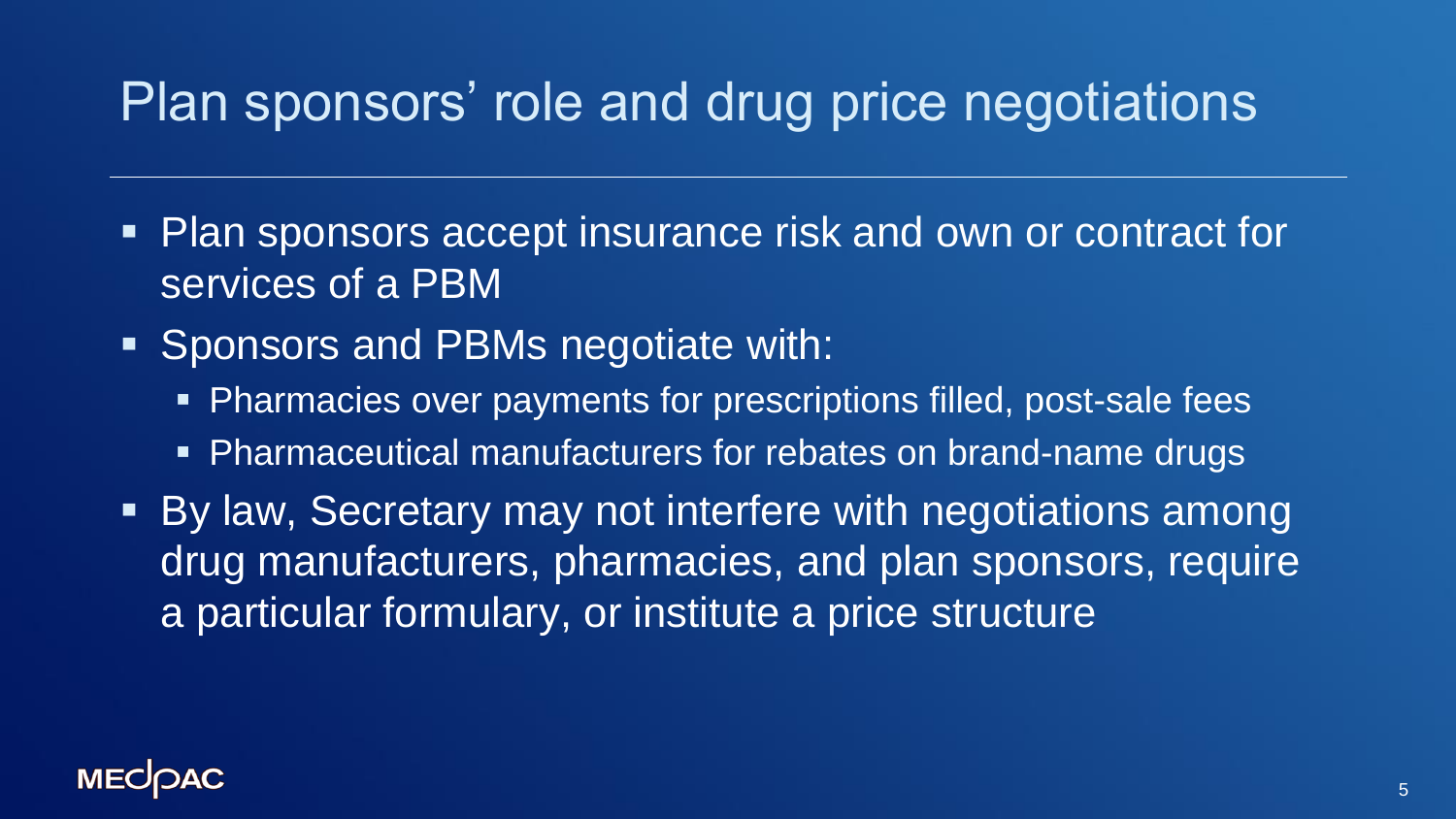## Rebates and drug prices in Part D

- **Postsale payments to plans/PBMs from brand manufacturers** 
	- When there are competing therapies and drugs can be excluded from formulary
	- Used by manufacturers to tailor prices depending on plan's ability to expand market share
	- **EXE** Generally used by plans to lower premiums
- Amounts are highly proprietary, final drug prices are not transparent
- **Example 1 Growing gap between prices at pharmacy and net-of-rebate prices**
- **EXA** When plans use coinsurance, it is based on pharmacy price
- DHHS OIG rule would no longer exempt rebates from antikickback statute in Part D as of 1/1/2022, but would permit rebates at the point of sale

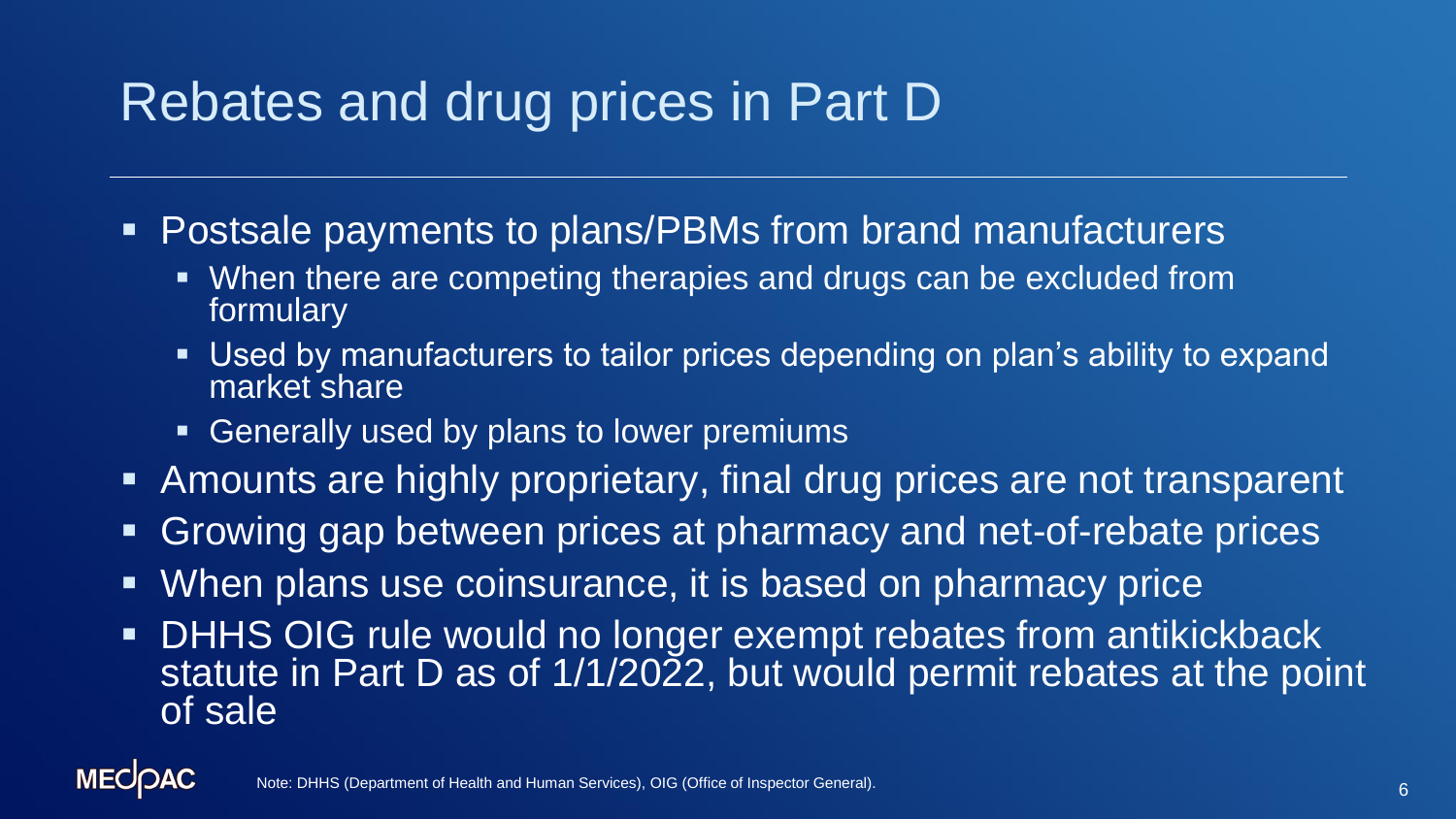## Two distinct defined benefit structures for enrollees without and with the LIS



7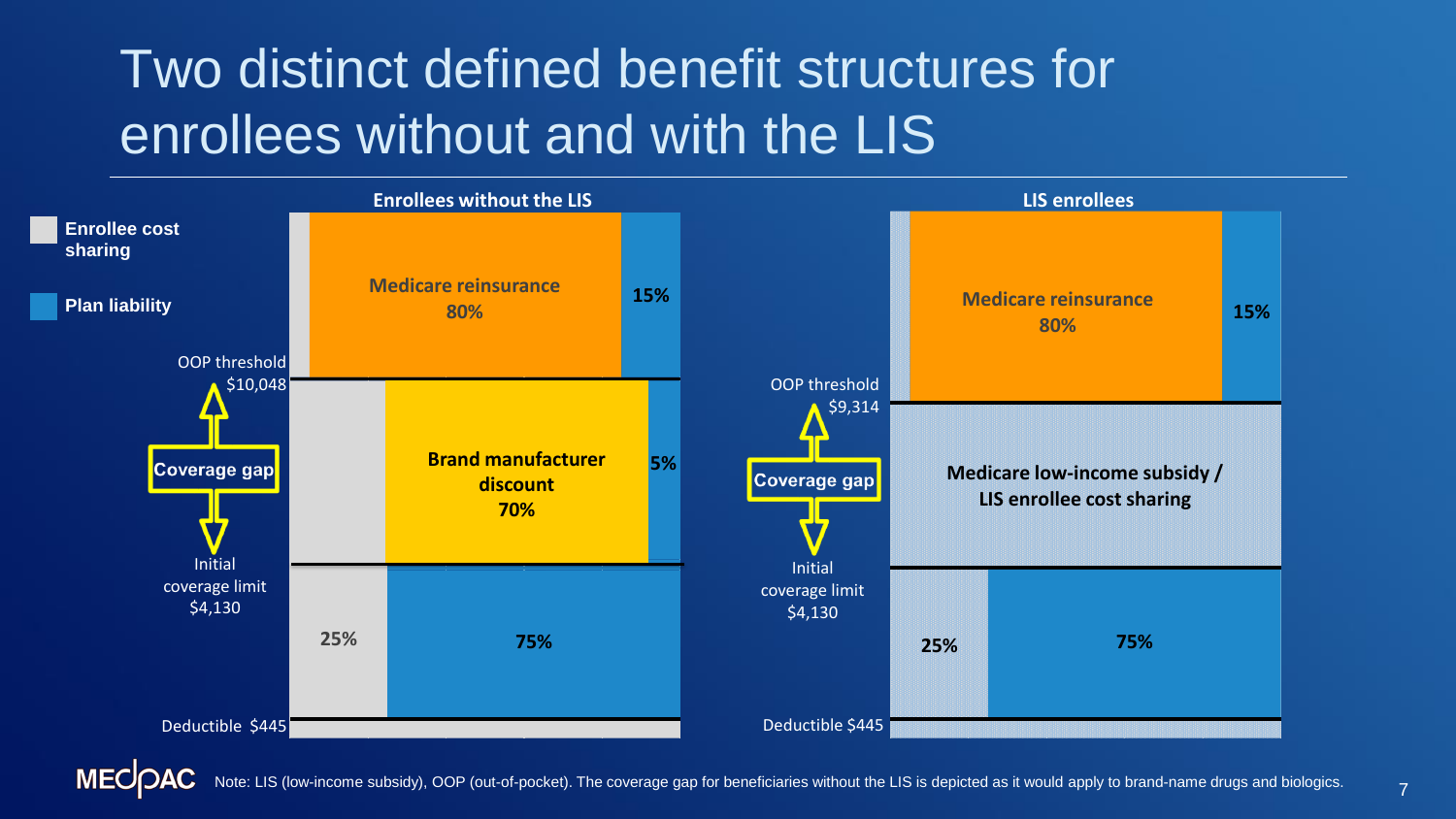### COVID-19 and Part D

- Comparatively less disruption of access to medicines than to other types of health care
	- Grocery stores, community and mail-order pharmacies often remained open during restrictions
	- **Enrollees initially stockpiled supplies, returned closer to patterns** from previous year by late summer
- Medicare's monthly payments to plans during 2020 based on bids submitted in June 2019
- Symmetric risk corridors around plan bids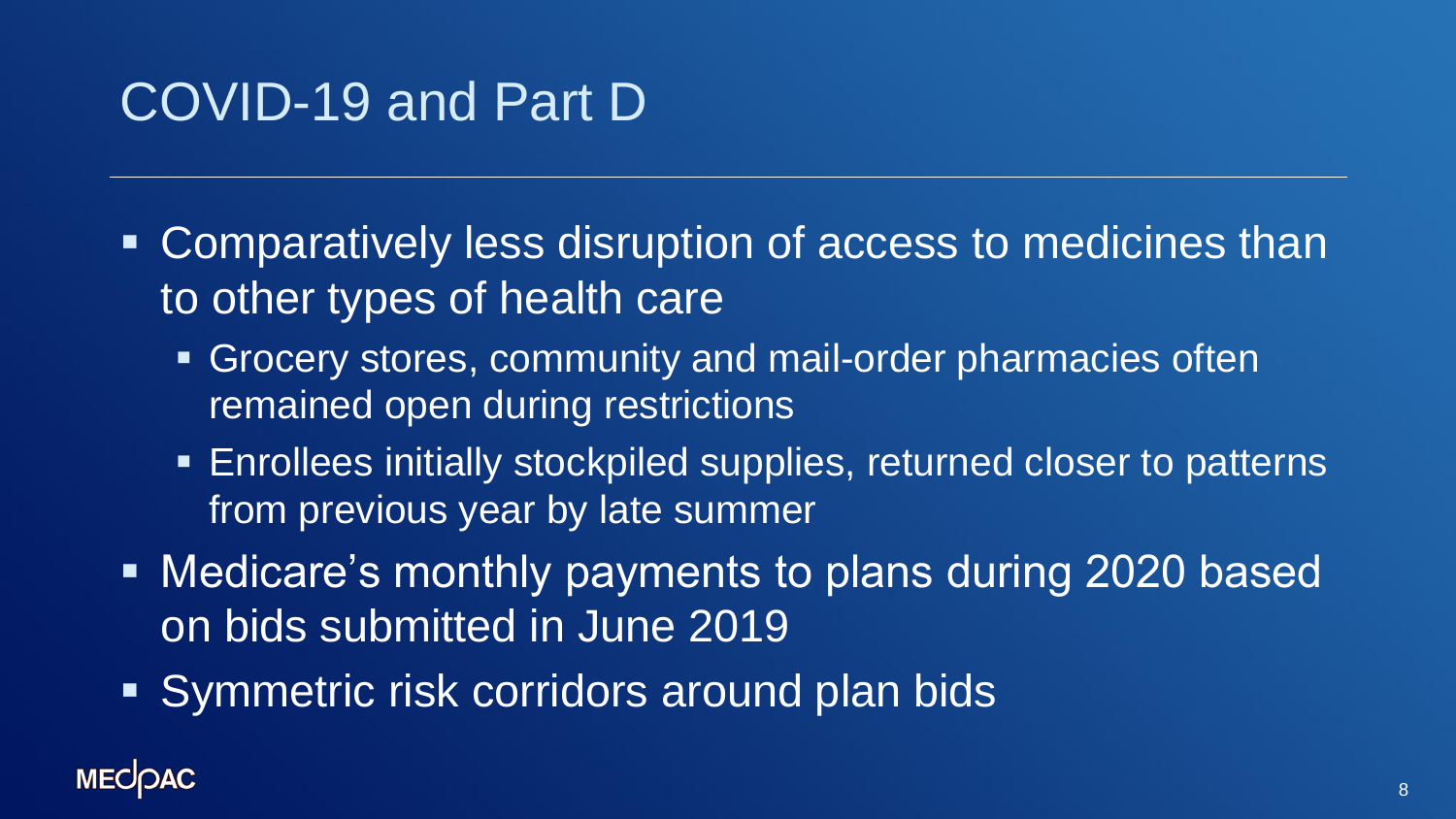## Snapshot of the Part D program

- Among 63 million Medicare beneficiaries in 2020:
	- 47 million (nearly 75%) enrolled in Part D plans
	- **EXALGED 1 million (nearly 2%) received retiree drug subsidy (RDS)**
	- Remaining 23.5% had coverage as generous through other sources, or had no or less generous coverage
- Program spending of \$88.4 billion in 2019
	- About \$87.7 billion for payments to Part D plans
	- \$0.7 billion for RDS
- Plan enrollees
	- Paid \$13.9 billion in basic premiums<sup>\*</sup>; \$16.7 billion in cost sharing
	- Most continue to say they are satisfied with their plan

**MECI** 

Note: Results are preliminary and subject to change. \*Excludes Medicare premium subsidies for beneficiaries receiving Part D's low-income subsidy and enrollee premiums for enhanced (supplemental) benefits.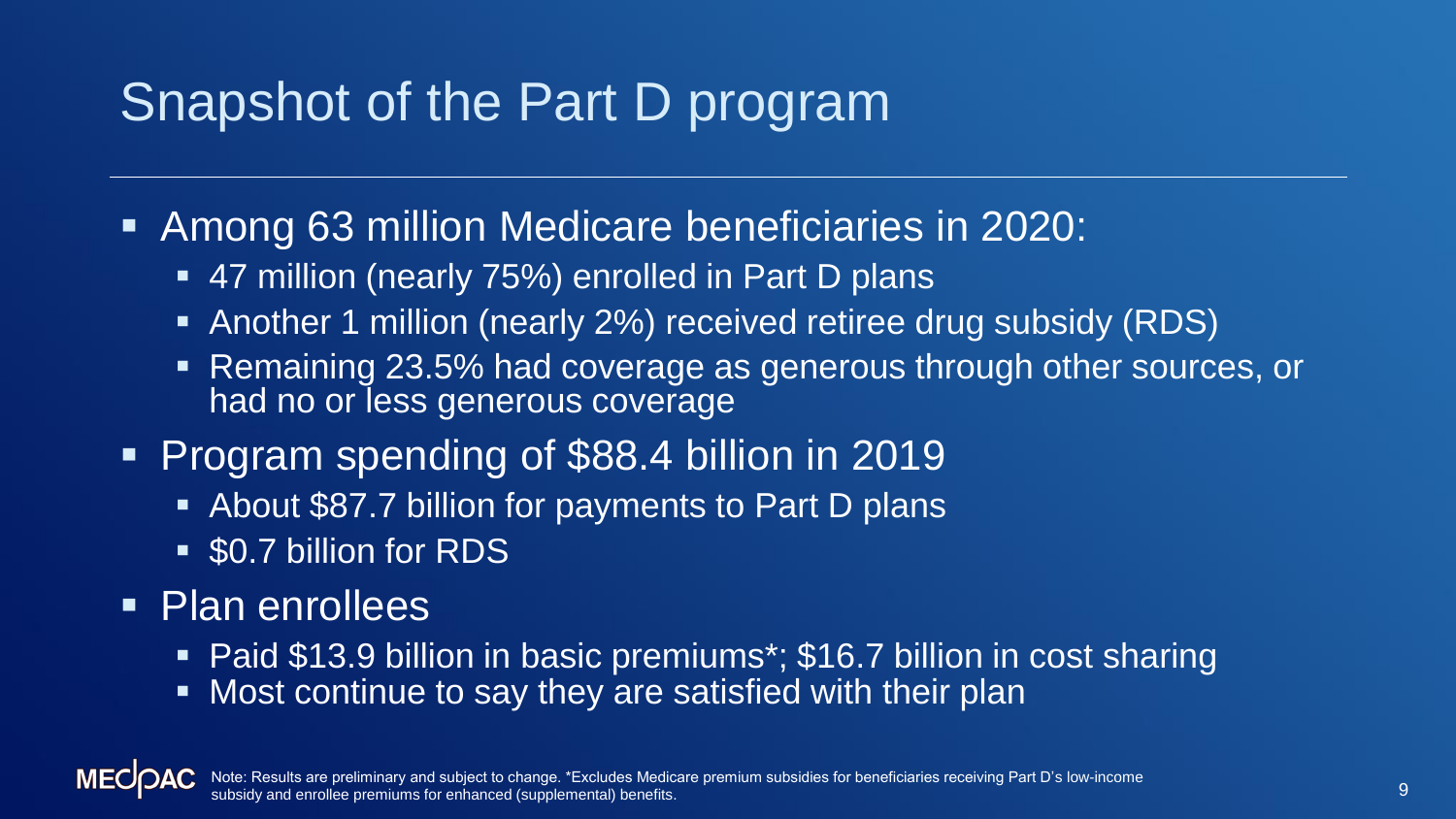

- Enrollment has grown 5% per year through 2020
- In 2020, among all Part D enrollees:
	- 47% in MA-PDs, 53% in PDPs
	- 27% received low-income subsidy (LIS) compared with 39% in 2007
	- 15% in employer-group plans, a shift from RDS
- Average monthly premiums decreased to \$27 in 2020
	- Stable at around \$30 per month since 2010
	- **EXTE:** However, there is wide variation across plans
- More plan offerings for 2021
	- Larger increases in MA-PDs (12%) and SNPs (14%) than PDPs (5%)
	- More premium-free\* benchmark PDPs (6%)

<sup>10</sup> Note: MA-PD (Medicare Advantage-Prescription Drug [plan]), PDP (prescription drug plan), RDS (retiree drug subsidy), SNP (special needs plan). Results are preliminary and subject to change. \*Premium free for beneficiaries who qualify for Part D's low-income subsidy.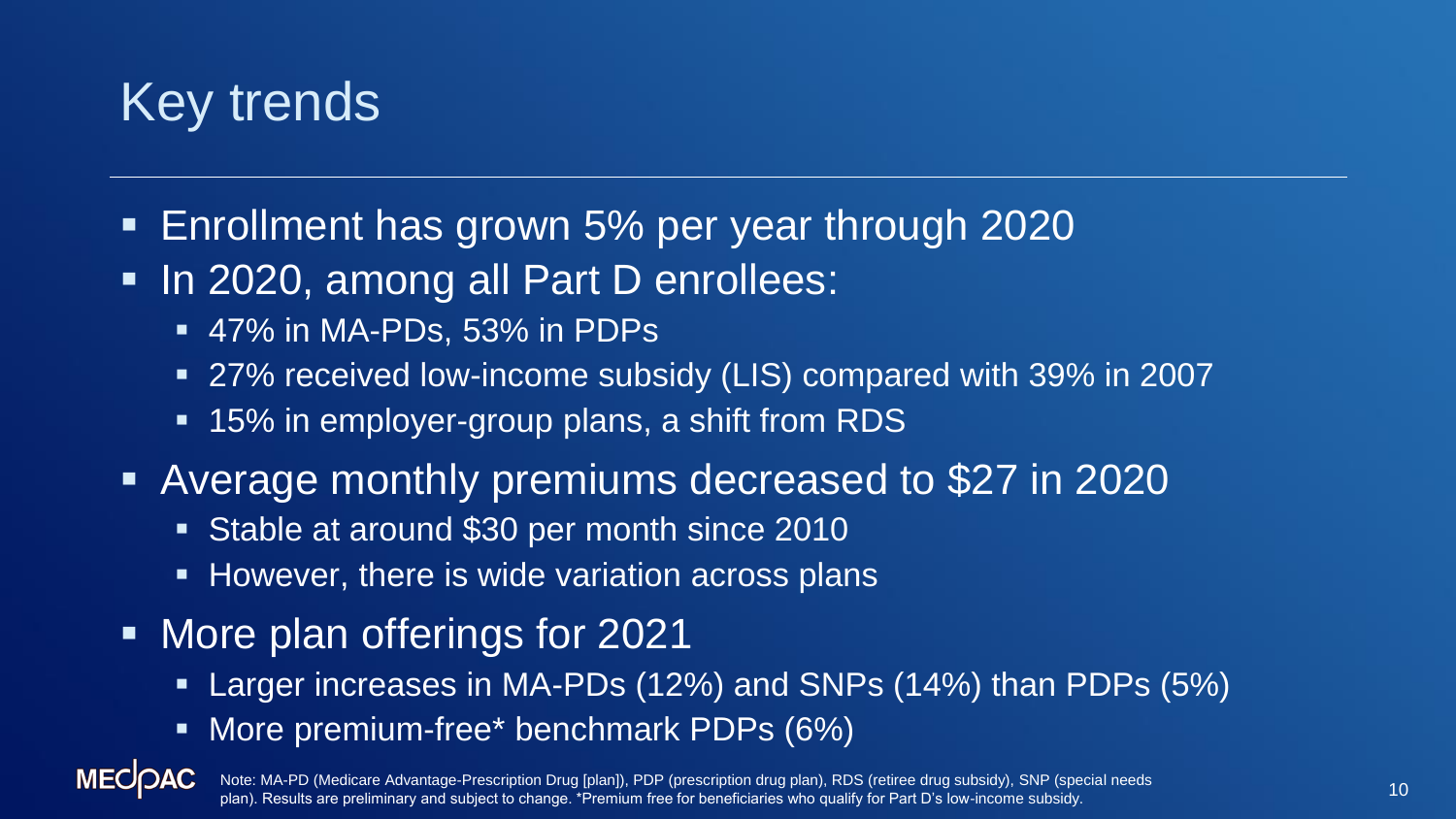## CMMI's new Part D Senior Savings model in 2021

- Coverage of certain insulins at cost sharing of no more than \$35 per one-month supply
- **EXAMPE 10 EXAMPE 10 In the UP 10 In the UP 10 In the UP 10 In the UP 10 In the UP 10 In the UP 10 In the UP 10 In the UP 10 In the UP 10 In the UP 10 In the UP 10 In the UP 10 In the UP 10 In the UP 10 In the UP 10 In the** enhanced plans (about 1,600 plans in 2021)
- Allow plans to offer enhanced benefits for insulins without losing manufacturer discounts in the coverage gap
- Could improve access and adherence to insulins
- **. Does not address high insulin prices**
- **Enrollees may face higher supplemental premiums**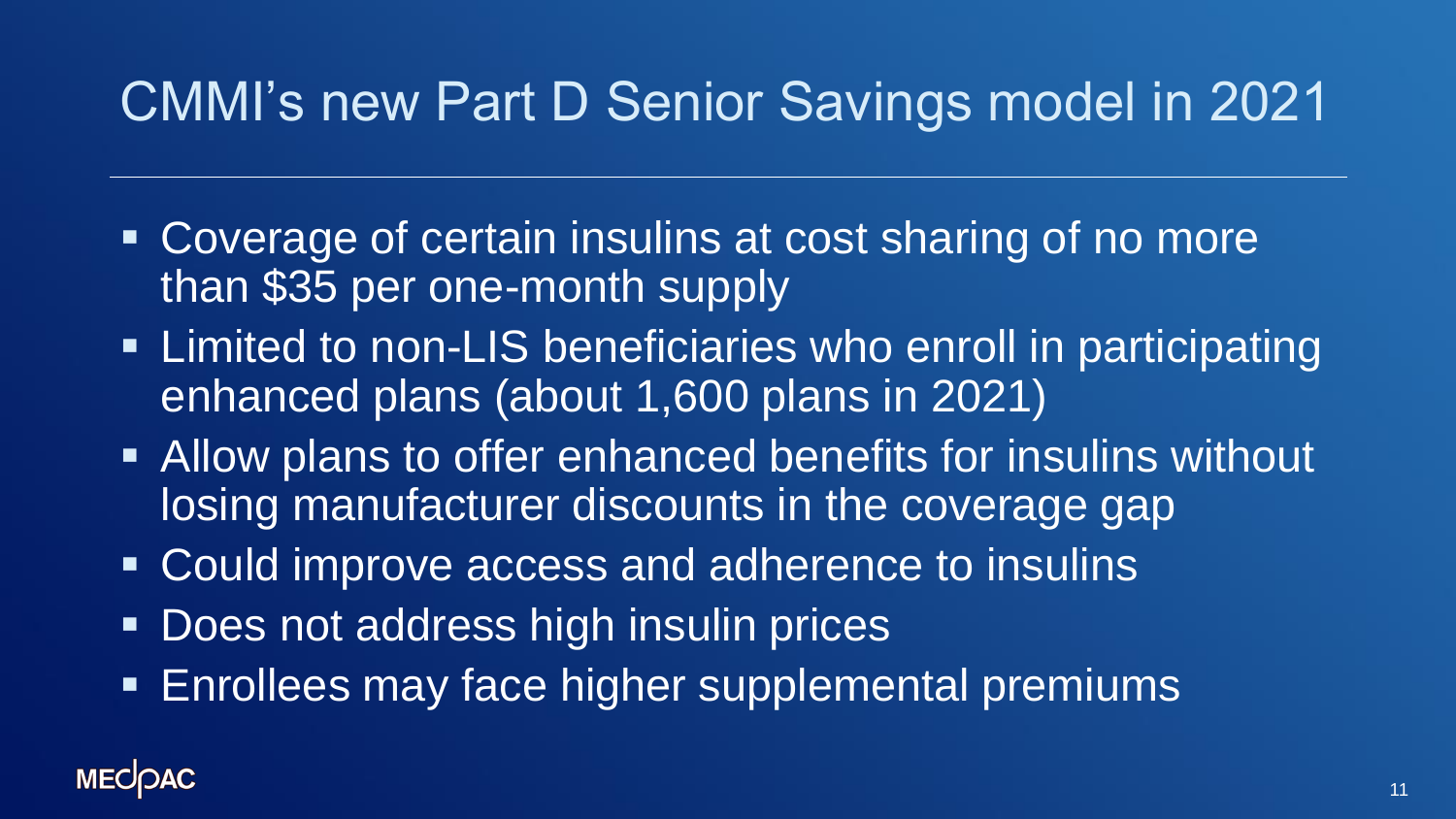# Overall Part D prices grew more slowly in 2019

|                                           | <b>Price index as of</b><br>December* |      | <b>Average annual change</b><br>$(\%)$ |           |
|-------------------------------------------|---------------------------------------|------|----------------------------------------|-----------|
|                                           | 2018                                  | 2019 | 2006-2018                              | 2018-2019 |
| All drugs and biologics                   | 1.86                                  | 1.91 | 5.3%                                   | 2.6%      |
| Single-source brand-name drugs            | 3.36                                  | 3.55 | 10.6%                                  | 5.7%      |
| <b>Generic drugs</b>                      | 0.17                                  | 0.15 | $-13.7%$                               | $-11.0%$  |
| After accounting for generic substitution | 1.14                                  | 1.11 | $1.1\%$                                | $-2.1\%$  |

- Changes in price indexes between 2018 and 2019 varied widely
- **Prices decreased for classes with new/increased generic competition** (e.g., anticonvulsants)
- Prices continued to rise for therapeutic classes dominated by brandname drugs or biologics (e.g., anti-inflammatory drugs)



Note: LIS (low-income subsidy). Prices reflect point-of-sale prices before accounting for postsale rebates and discounts. \*Relative to prices as of January 2006. Results are preliminary and subject to change. Source: Acumen, LLC, analysis for MedPAC.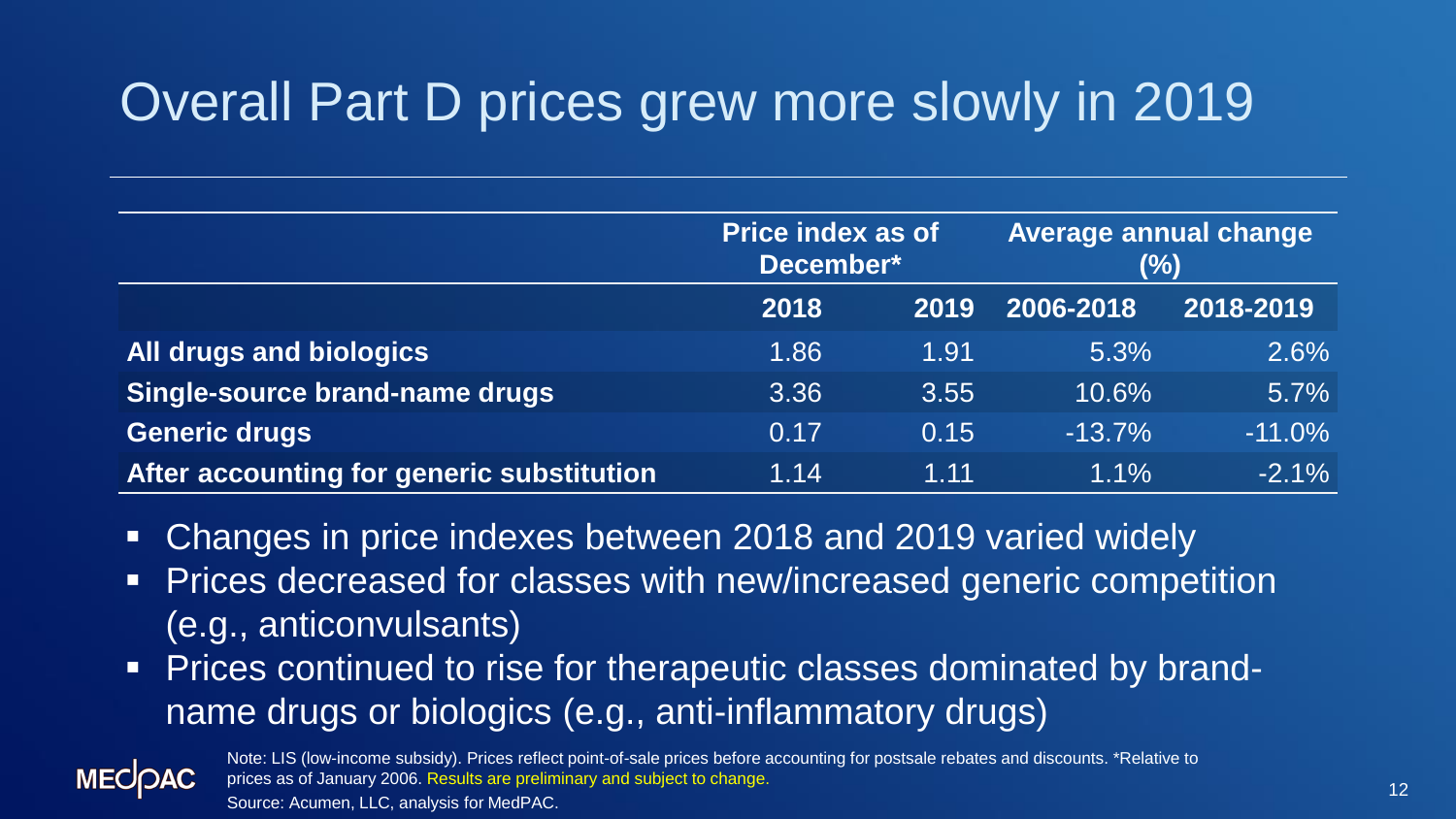#### Medicare's reinsurance continues to be fastest growing part of program spending

| <b>Spending category</b> |        | <b>Spending in billions</b> |        |                   | <b>Percentage growth,</b><br>2007-2019 |  |
|--------------------------|--------|-----------------------------|--------|-------------------|----------------------------------------|--|
|                          | 2007   | 2018                        | 2019   | <b>Cumulative</b> | <b>Average</b><br>annual               |  |
| Direct subsidy*          | \$17.6 | \$13.5                      | \$11.6 | $-34%$            | $-3.4%$                                |  |
| <b>Reinsurance</b>       | 8.0    | 40.6                        | 46.3   | 479%              | 15.8%                                  |  |
| Low-income subsidy       | 16.7   | 28.5                        | 29.8   | 78%               | 4.9%                                   |  |
| Retiree drug subsidy     | 3.9    | 0.8                         | 0.7    | $-82%$            | $-13.3%$                               |  |
| Medicare program total   | \$46.2 | \$83.4                      | \$88.4 | 91%               | 5.6%                                   |  |



Note: Results are preliminary and subject to change. \*Net of Part D risk-corridor payments. Source: MedPAC based on Table IV.B.10 of the Medicare Board of Trustees' report for 2020.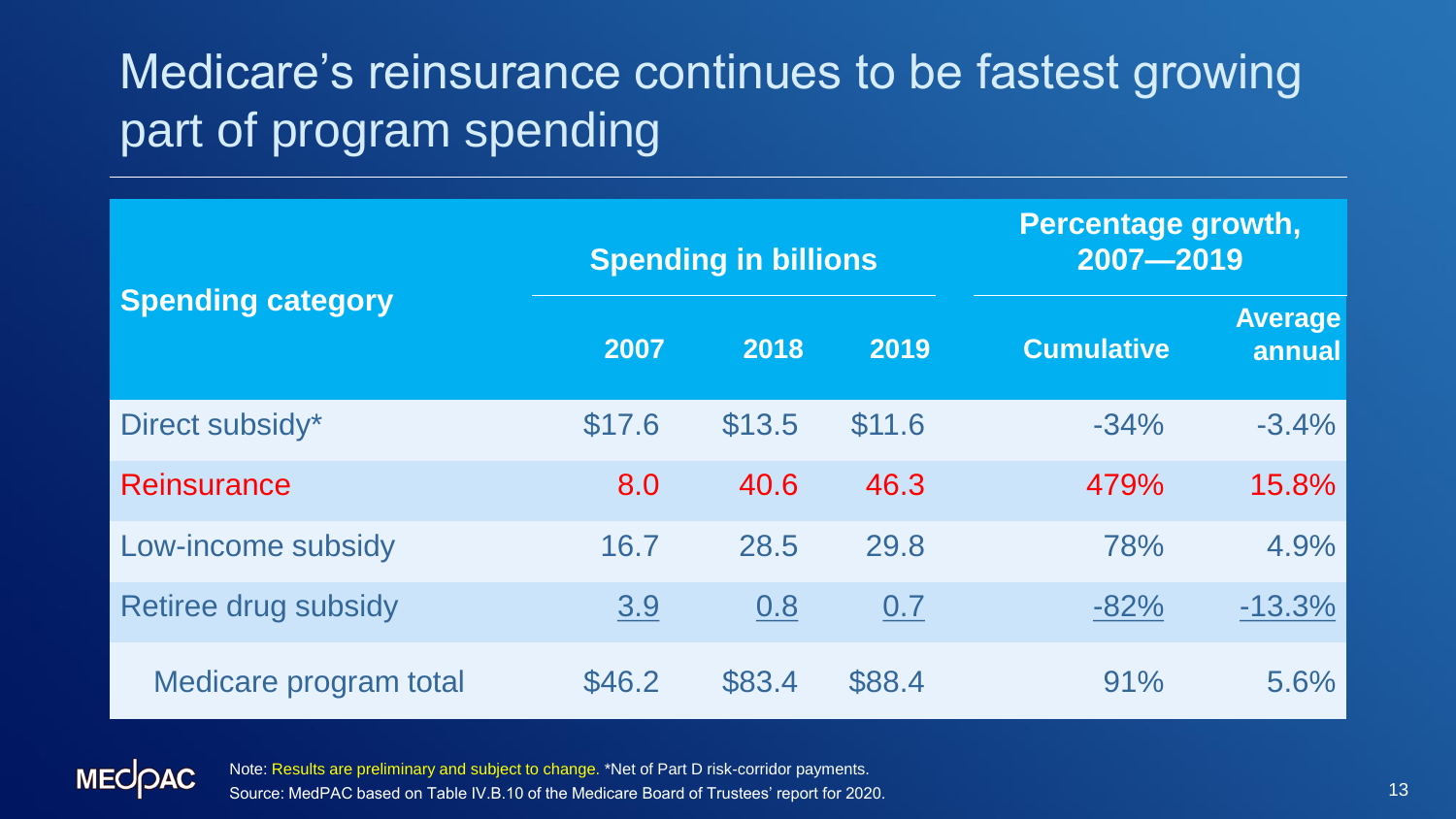# 2019 saw the largest ever increase in non-LIS beneficiaries reaching the catastrophic phase



- In 2019, 4.3 million (9% of enrollees) reached the catastrophic phase
- 12% increase from 2018, mostly among non-LIS enrollees
- **EXECUTE: Surge in high-cost, non-LIS** enrollees driven by:
	- **Recent law changes**
	- Use of prescriptions for which a single claim is sufficient to reach the catastrophic phase (>480,000 in 2019, up from 378,000 in 2017 and 33,000 in 2010)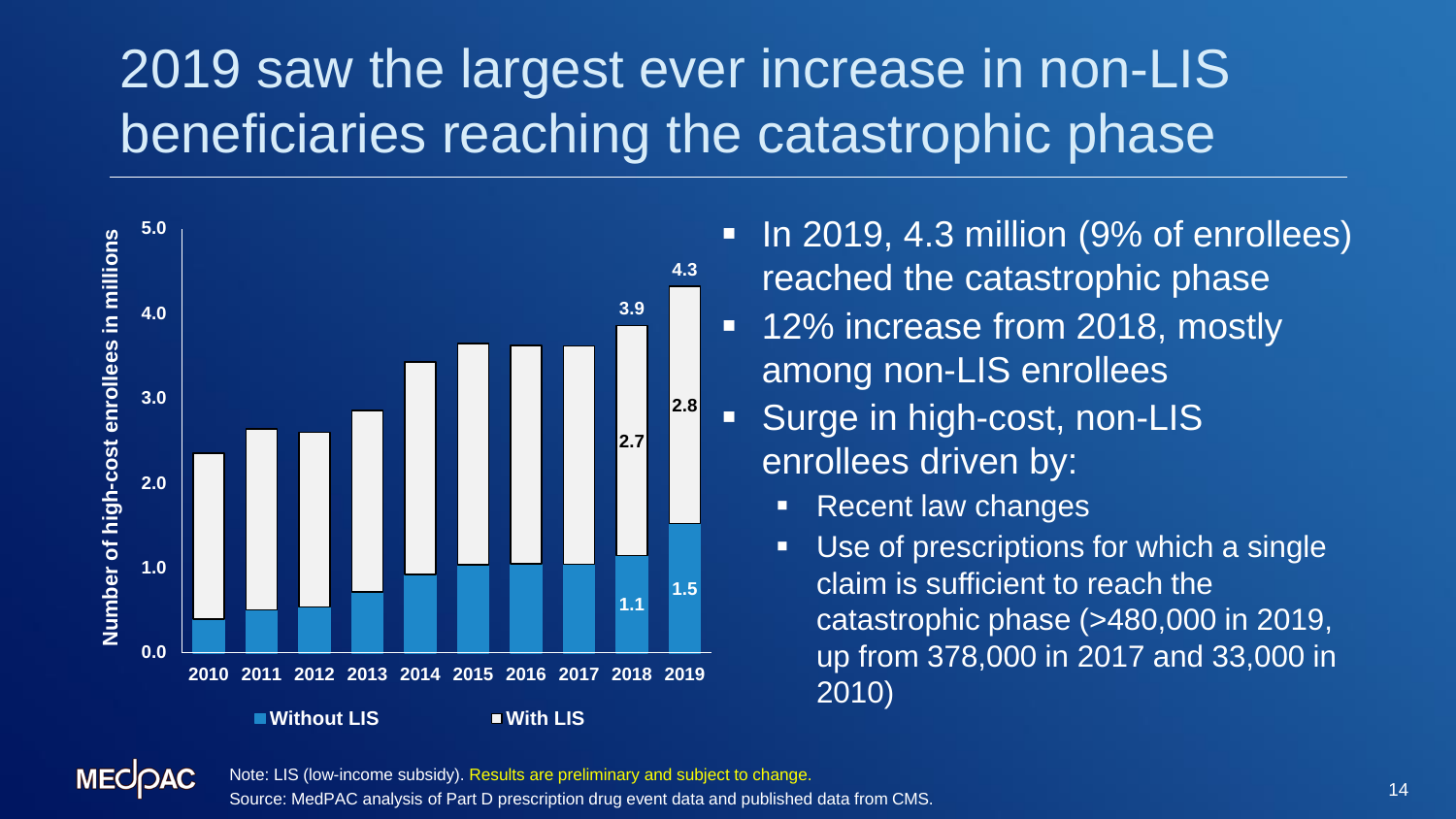#### Access to medications under Part D

- General program-wide indicators of access show improvements in formulary and coverage decisions
- >80% report their plans provide good value with reasonable cost sharing\*
- **EXTERFEDE IS Alle The View Process Fig. 2** However, for beneficiaries without the LIS, access depends on their medication needs:
	- Good access if taking generic drugs for common conditions
	- High cost sharing could be a barrier to access if one needs many brand-name drugs or specialty drugs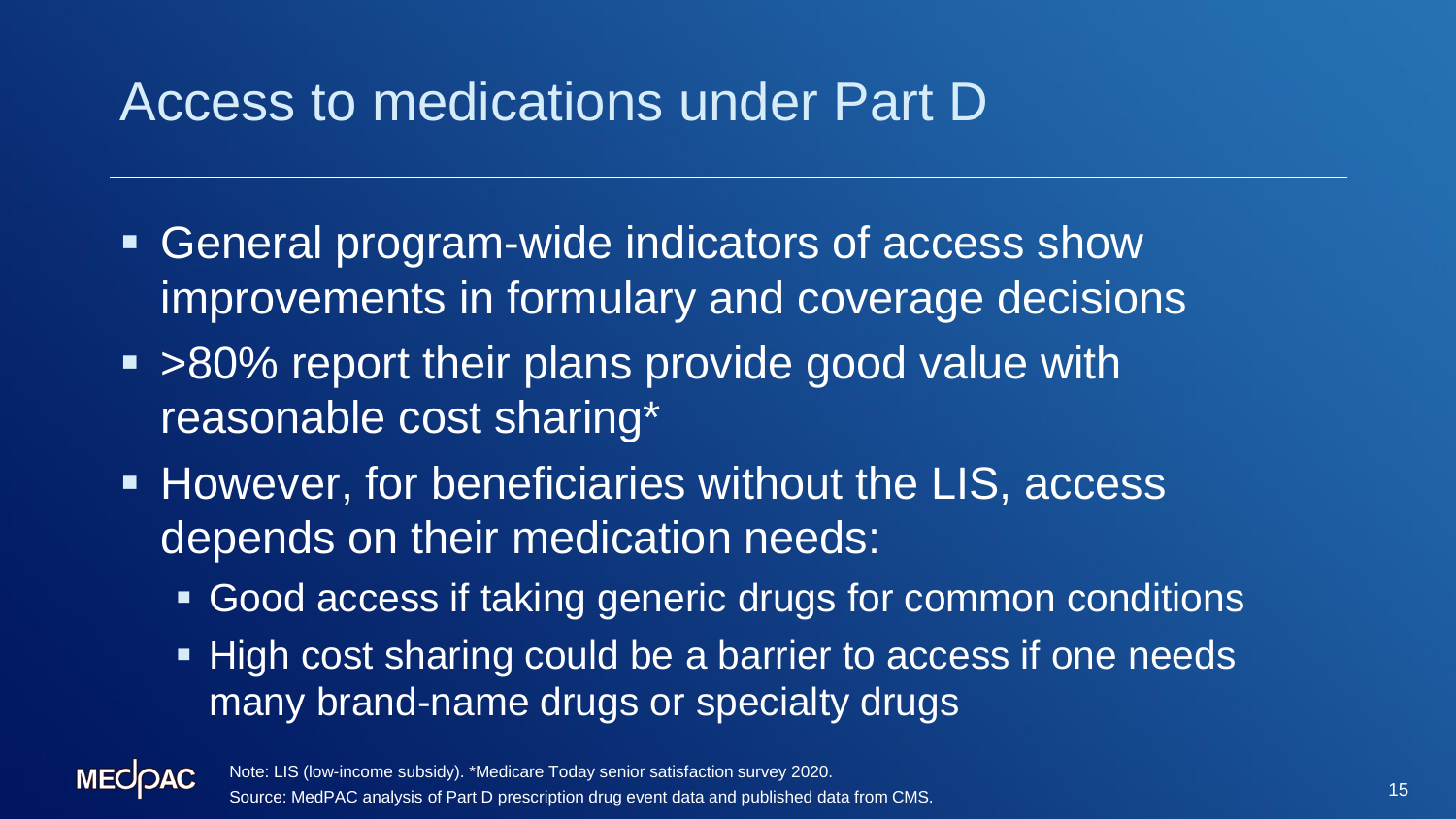# Commission's 2020 recommendations to improve Part D

- Address distortions in plan incentives created by rebates and discounts that increase Medicare's reinsurance costs
	- **Eliminate coverage-gap discount**
	- **EXTERGHEEVIOR IN ITS Increase plan liability in the coverage gap and the catastrophic** phase of the benefit
- Address high prices and high cost sharing
	- Manufacturer discount in the catastrophic phase
	- **EXCOMPLETE INSURANCE PROTECTION IN the catastrophic phase**
- **EXECTS: Restore market-oriented incentives and provide greater** flexibility to manage benefits